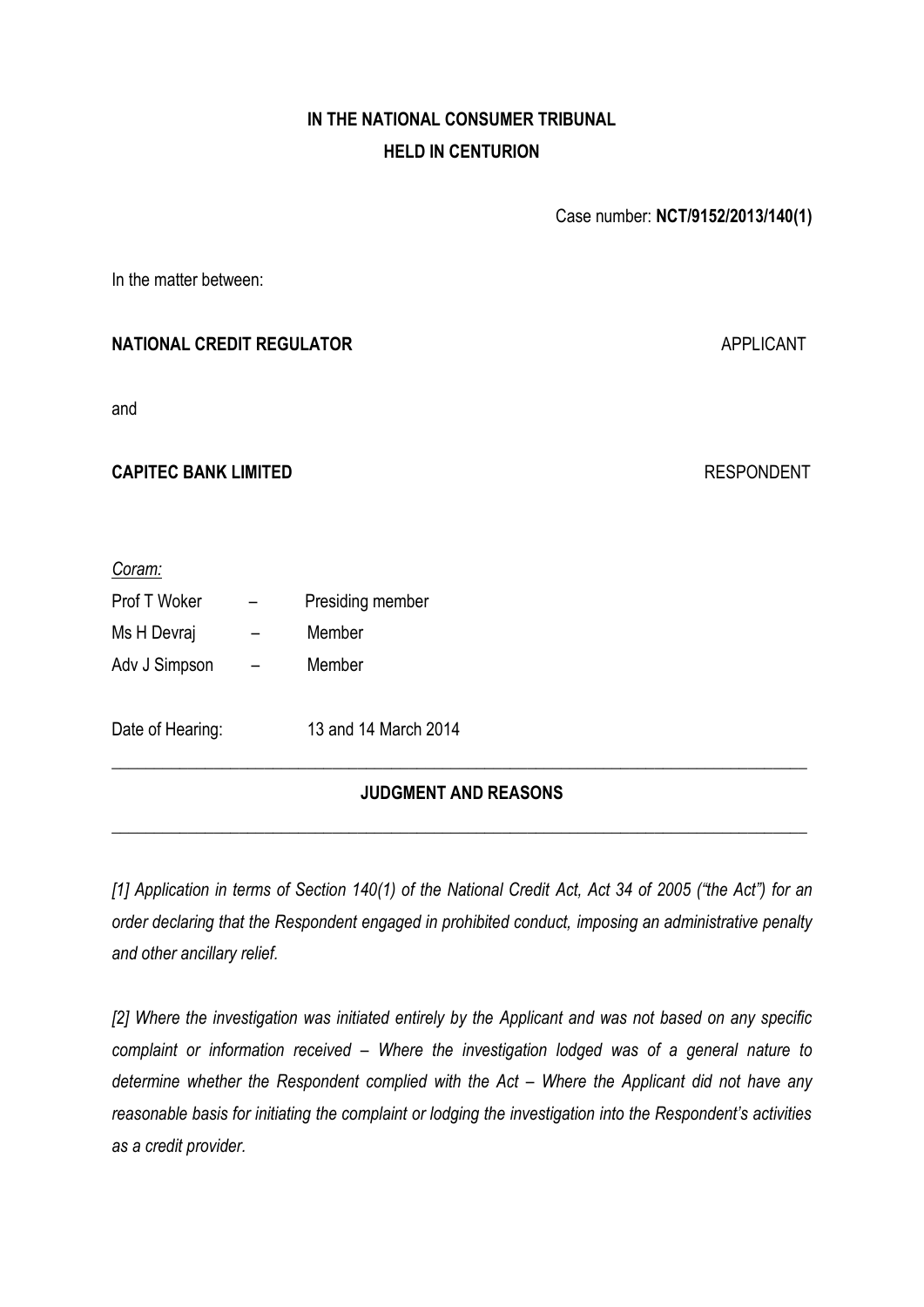*[3] The Tribunal found that the Applicant did not initiate a valid complaint or investigation.* 

*[4] The Tribunal found that the Applicant's subsequent referral to the Tribunal was invalid.*

*[5] Application dismissed. No order as to costs.*

#### **APPLICANT**

- 1. The Applicant in this matter is the National Credit Regulator ("the NCR" or "the Applicant"), a juristic person established in terms of section 12 of the National Credit Act, 34 of 2005 ("the Act").
- 2. At the hearing the Applicant was represented by Mr C Loxton S.C assisted by A Govender and L Choate of the Johannesburg Bar.

#### **RESPONDENT**

- 3. The Respondent is Capitec Bank Limited, a limited liability company duly registered in accordance with the company laws of the Republic of South Africa with registration number 1975/002526/06 (hereinafter referred to as "the Respondent").
- 4. The Respondent is also registered with the Applicant as a credit provider with registration number NCRCP13, with its registered place of business in the Western Cape.
- 5. At the hearing the Respondent was represented by Mr Trengove SC, assisted by Mr C Cilliers.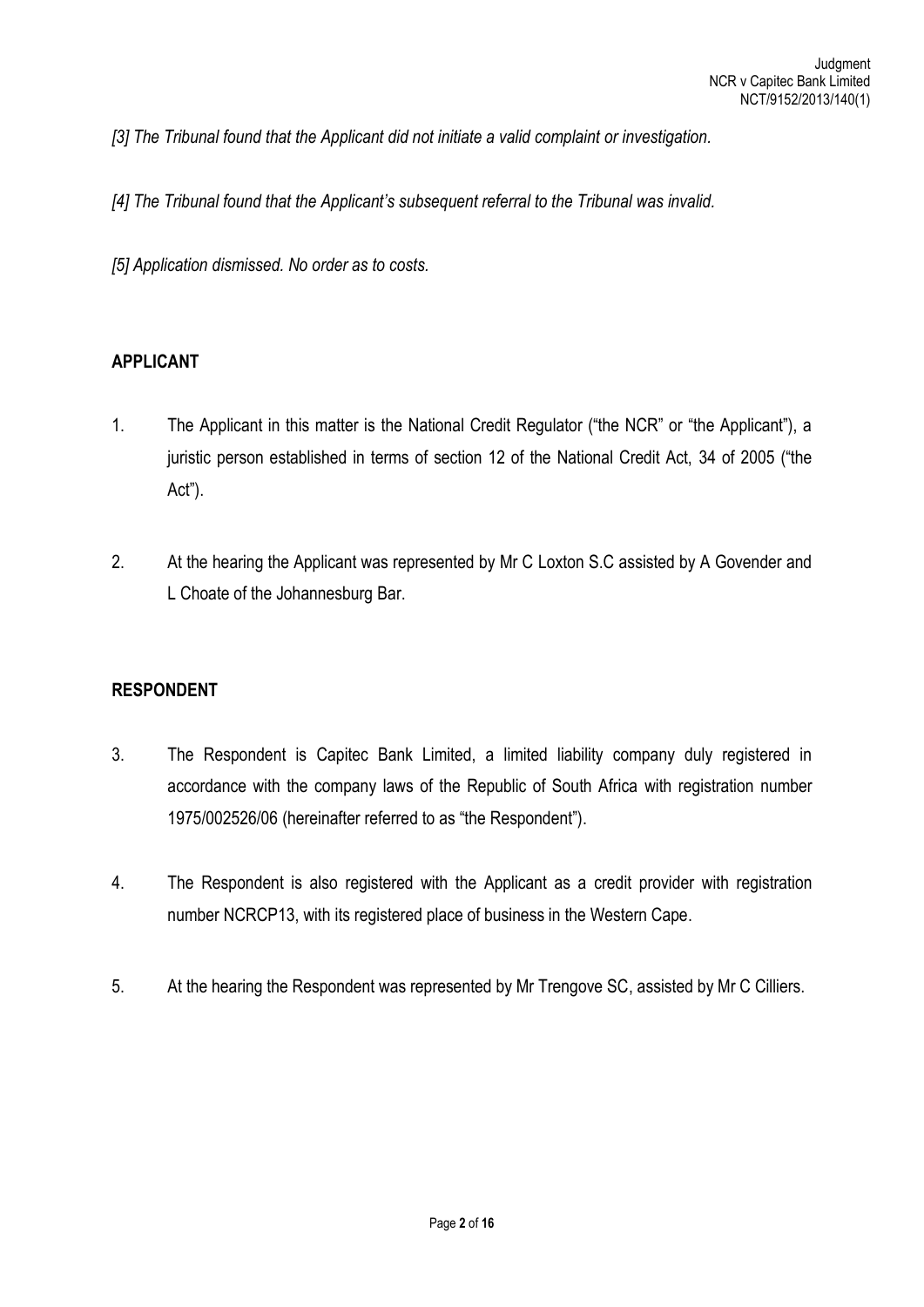#### **APPLICATION TYPE**

6. This is an application in terms of Section 140(1) of the Act for an order declaring that the Respondent engaged in prohibited conduct, imposing an administrative penalty and for certain other ancillary relief as set out more fully in the Applicant's notice of motion.

#### **APPLICATIONS TO CONDONE NON COMPLIANCE WITH THE TRIBUNAL RULES**

7. Prior to the hearing both the Applicant and Respondent filed applications to condone the late filing of their respective answering and replying affidavits. The applications were jointly considered in a comprehensive written judgment issued by Tribunal member Ms Devraj during January 2014. The applications by both parties were granted.

## **SUMMARY OF THE APPLICANT'S FOUNDING AFFIDAVIT**

- 8. The Applicant's Founding Affidavit is deposed to by Mr Lesiba Jacob Mashapa, in his capacity as Company Secretary of the Applicant.
- 9. On 21 January 2011, the Applicant appointed Gobodo Forensic and Investigative Accounting (Pty) Ltd ("Gobodo") and in particular Mr Deon van Dyk ("Van Dyk") to conduct an investigation into the unsecured and micro-lending practices of the Respondent.
- 10. Van Dyk was assisted in the investigation by Vassilis Pashou ("Pashou") and Mark Whale ("Whale").
- 11. Van Dyk and Whale were mandated to attend the head offices of the Respondent and take a random sample of 60 credit agreements, which agreements were spread across the following categories:
	- 10.1 20 short-term credit agreements;
	- 10.2 10 small credit agreements;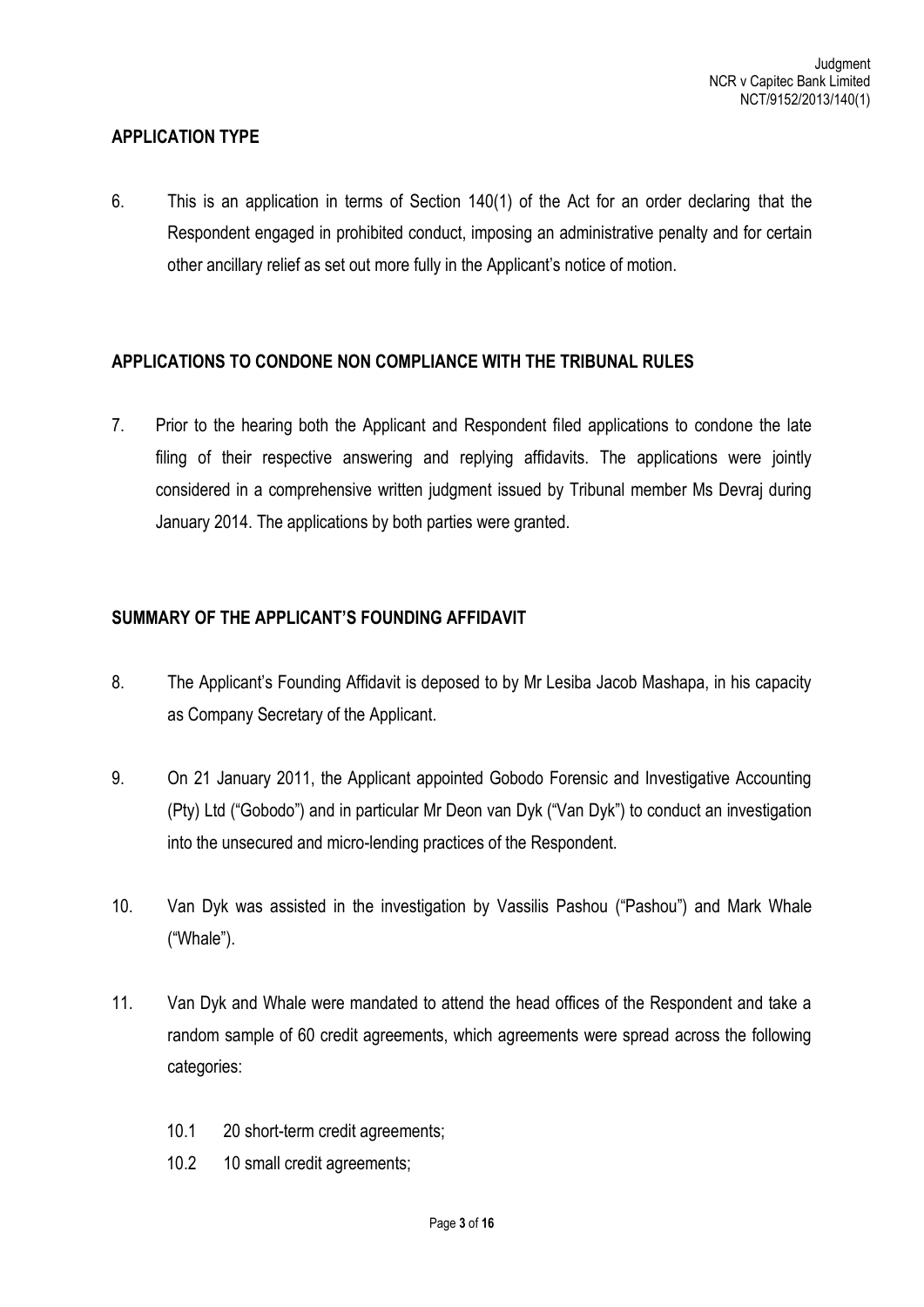- 10.3 10 intermediate credit agreements; and
- 10.4 20 credit agreements in default.
- 12. The Applicant alleges that these sample agreements are typical of the standard form agreements concluded by the Respondent.
- 13. The investigation culminated in the production of a forensic report by Gobodo dated 17 October 2011.
- 14. The alleged conduct of the Respondent falls within five categories:
	- 14.1 The first category relates to certain standard terms and conditions that the Respondent imposes on customers in relation to small, short-term and intermediary credit agreements, in contravention of section 90 of the Act;
	- 14.2 The second category relates to the pre-agreement disclosure made by the Respondent to its customers with regard to its intermediate credit agreements, which disclosure is in contravention of section 92, read with Regulation 29, of the Act;
	- 14.3 The third category relates to the Respondent's charging of interest in terms of its small credit agreements, which is in contravention of Regulation 42(1)(b) of the Act;
	- 14.4 The fourth category relates to what the Respondent refers to as its Multi-Loan Product ("multi-loan"). The objectionable conduct is the levying of an initiation fee for each and every withdrawal by the consumer from the multi-loan;
	- 14.5 The fifth category also relates to the multi-loan. The objectionable conduct is the inadequate assessment of a consumer's ability to repay the credit, in contravention of section 81(2) of the Act.
- 15. The Applicant referred the Respondent's conduct to the Tribunal for an order in the following terms: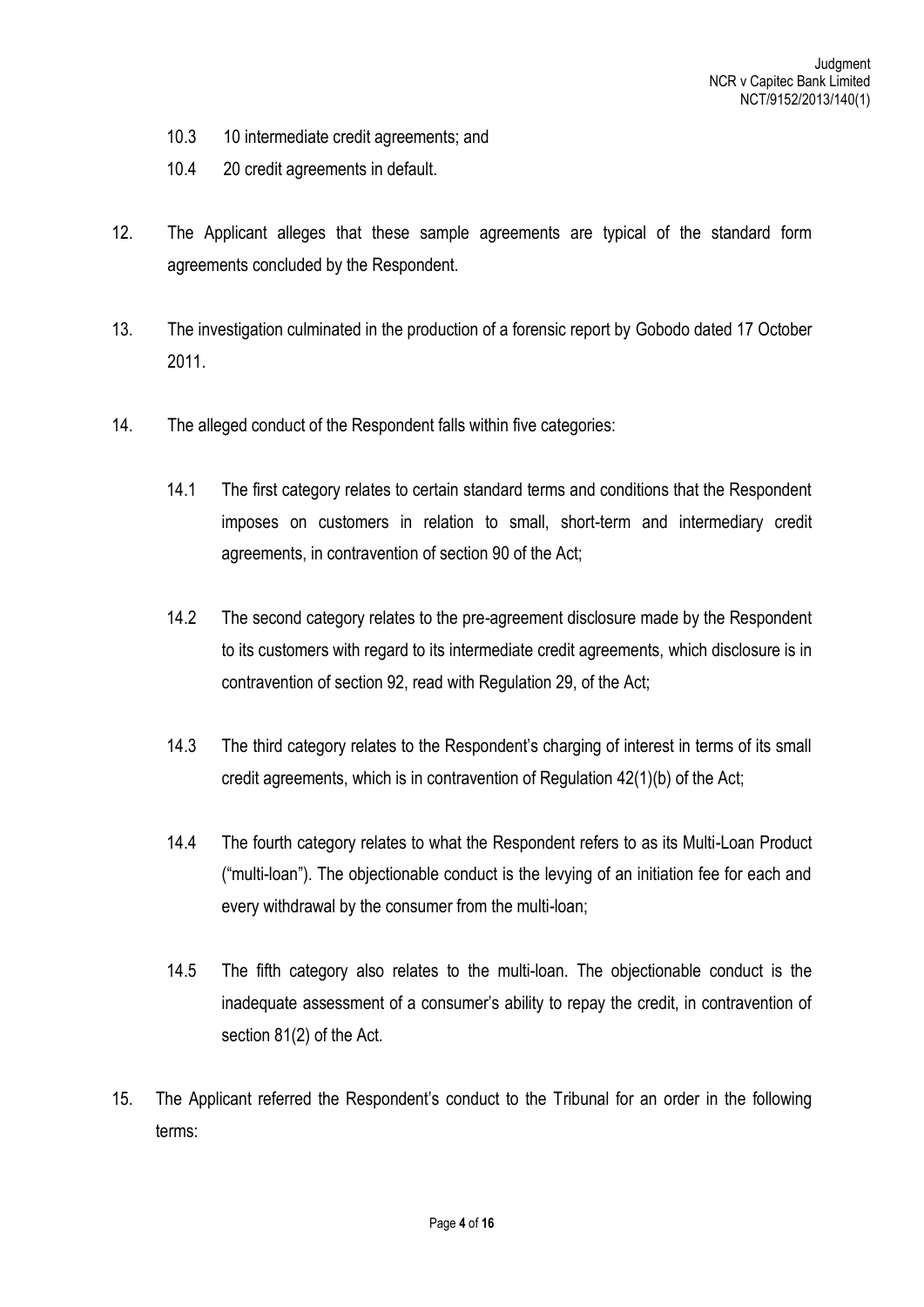- 15.1 Declaring the conduct of the Respondent to be in contravention of the identified provisions of the Act and therefore prohibited;
- 15.2 Declaring that the Respondent is liable to repay to its customers the sum found to be charged as an initiation fee for each withdrawal by a customer in respect of the Multi-Loan Product;
- 15.3 Interdicting the Respondent from continuing with such conduct;
- 15.4 Imposing an administrative penalty upon the Respondent as contemplated by Section 151 of the Act; and
- 15.5 That the Respondent is ordered to pay the costs of this referral.

## **SUMMARY OF RESPONDENT'S ANSWERING AFFIDAVIT**

16. The Respondent's answering affidavit is deposed to by Christian George van Schalkwyk, in his capacity as Risk Management Executive for the Respondent.

## **Introductory submissions**

- 17. The Respondent submits that the Gobodo report was not disclosed to it for comment. The Applicant further failed to afford the Respondent a meaningful opportunity to respond to or engage with the Applicant on the issues.
- 18. The Applicant unlawfully mandated Gobodo to embark on a fishing expedition by a wide-ranging investigation of the Respondent's affairs and to *'inspect and report on any contraventions of the NCA that you may come across".*
- 19. The Respondent submits that the referral is unlawful and invalid.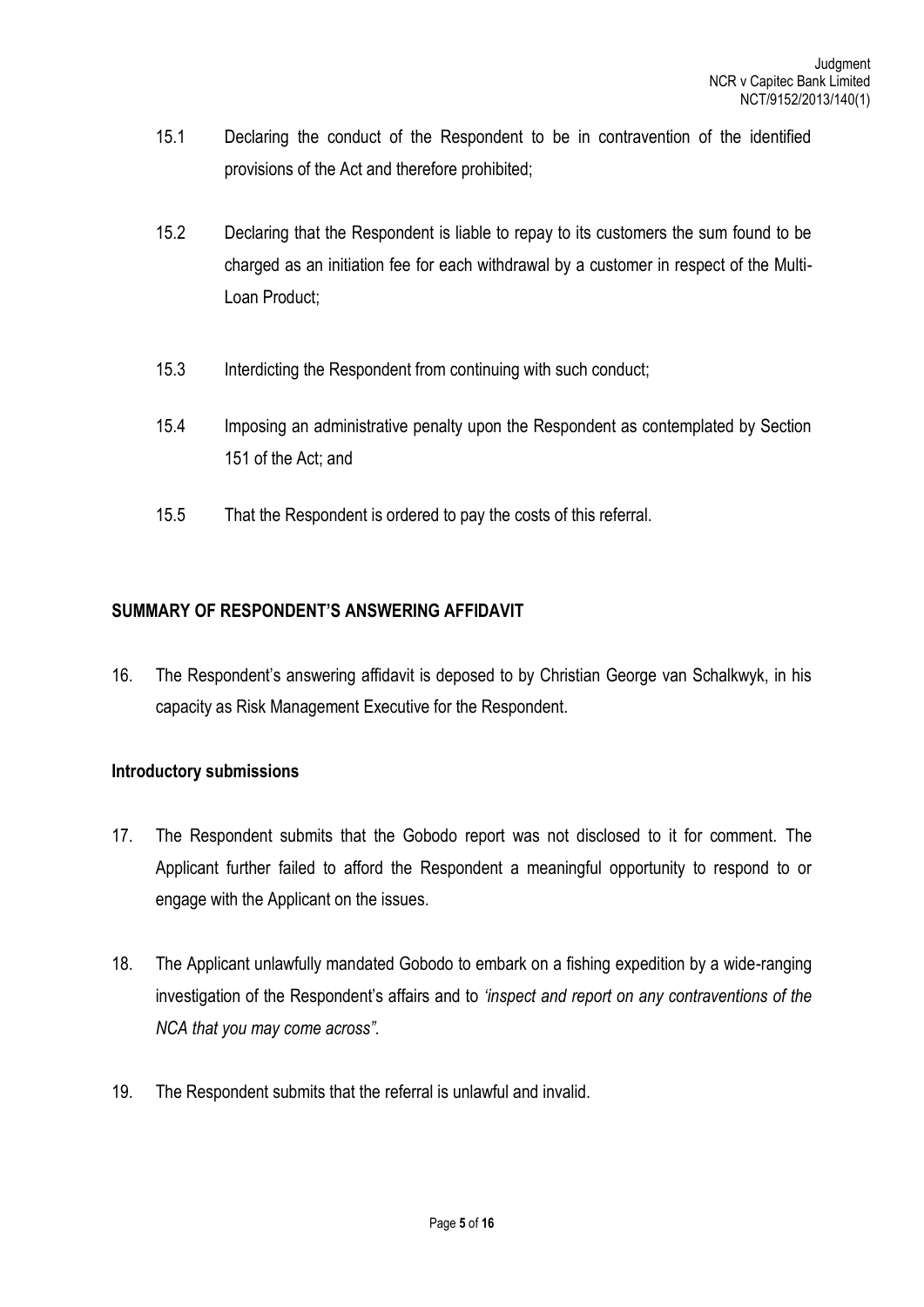#### **Respondent's mission and business model**

- 20. The Respondent avers that it was founded in 2001 with the avowed purpose of making business services accessible to all South Africans. It currently has 574 branches countrywide, extending to remote rural settlements. The Respondent's workforce consists of 87% previously disadvantaged South Africans. At branch level, the number is 94%.
- 21. The Respondent's products are designed to meet the needs of ordinary people. Its transactional fees are the lowest in the market and are generally fixed in order to make it transparent and easier for consumers to understand.
- 22. The Respondent provides credit to ordinary people who are generally unable to raise credit because they do not have assets to offer as security.
- 23. The Respondent employs processes to serve its customers and these processes are designed to meet the customers' needs. The Respondent achieves a one-stop customer service by the use of cutting-edge technology. The elimination of unnecessary paperwork and administration also reduces the costs of serving the customer, which cost-savings are passed on to the customer. The Respondent for example provides credit insurance to the customers to whom it extends credit, at no cost to the customer.
- 24. The Respondent's customer base has grown from 350 000 in 2005 to 4.7 million in 2013.

## **The Respondent's commitment to compliance**

- 25. The Respondent submits that, at industry level, it is a member of the Banking Council of South Africa and regularly engages with the Applicant on a range of matters including compliance with the Act and its Regulations.
- 26. At head office level, the Respondent has staff tasked with the responsibility of ensuring that the Respondent complies at all times with the requirements of the Act and its Regulations.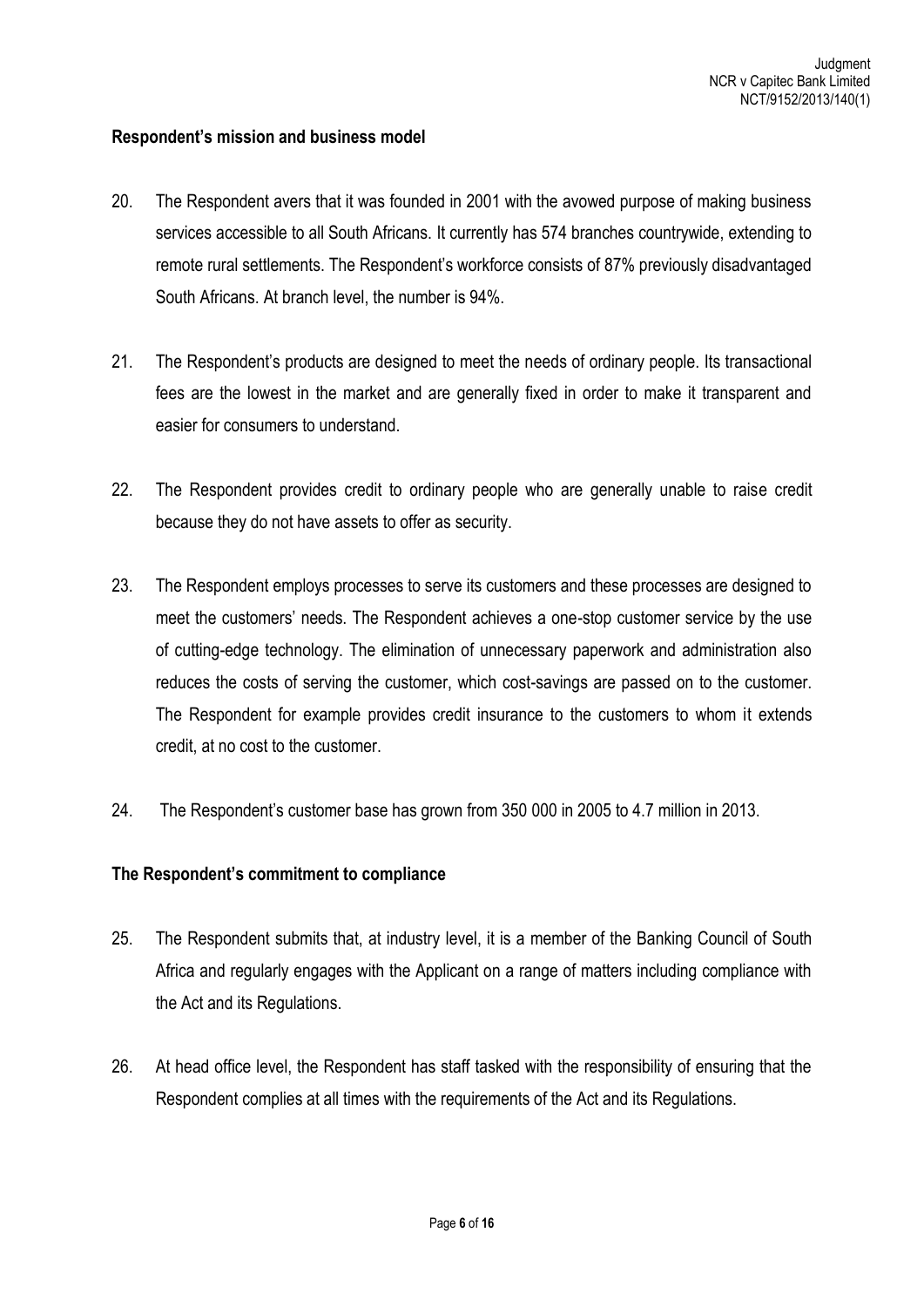- 27. The Respondent's programmed processes have all been designed to ensure compliance with the Act and its Regulations.
- 28. The Respondent's branch consultants receive a two week induction course at the Respondent's head office in state-of-the-art branch simulation environment, which is also preceded and followed by in-branch training.
- 29. The Respondent submits that the Act and its Regulations are most complex, sometimes obscure and even contradictory. It refers to the matter of *ABSA Bank Limited v Petersen*<sup>1</sup> in which the following was held:

*"The judgment added to the growing volume of jurisprudence that has been produced in the course of the courts' grapples with the inept draftmanship of many provisions of the NCA, which have taken up an extraordinary amount of space in the law reports in the last few years and given rise to what one might have hoped the National Credit Regulator and the Department of Trade and Industry would by now acknowledge to be an embarrassment of conflicting judicial interpretations of a number of important provisions of the statute."*

30. The Respondent further submits that mistakes are inevitable. However, when errors are brought to the Respondent's attention, they are immediately rectified. The Applicant failed to afford the Respondent such opportunity and rushed to the Tribunal. The Respondent is of the view that such an approach is unfair and entirely inappropriate.

## **The referral is unlawful**

- 31. The Respondent submits that the Applicant may only refer a matter, in terms of section 139(1)(c) of the Act, after completing an investigation into a complaint, or in terms of section 136 of the Act, subsequent to a complaint having been submitted to or initiated by the Applicant.
- 32. The Respondent is of the view that an initiated complaint should relate to an alleged contravention of the Act as specifically contemplated by an applicable provision thereof. The

**<sup>.</sup>** 1 2013 (1) SA 481 (WCC) para 10.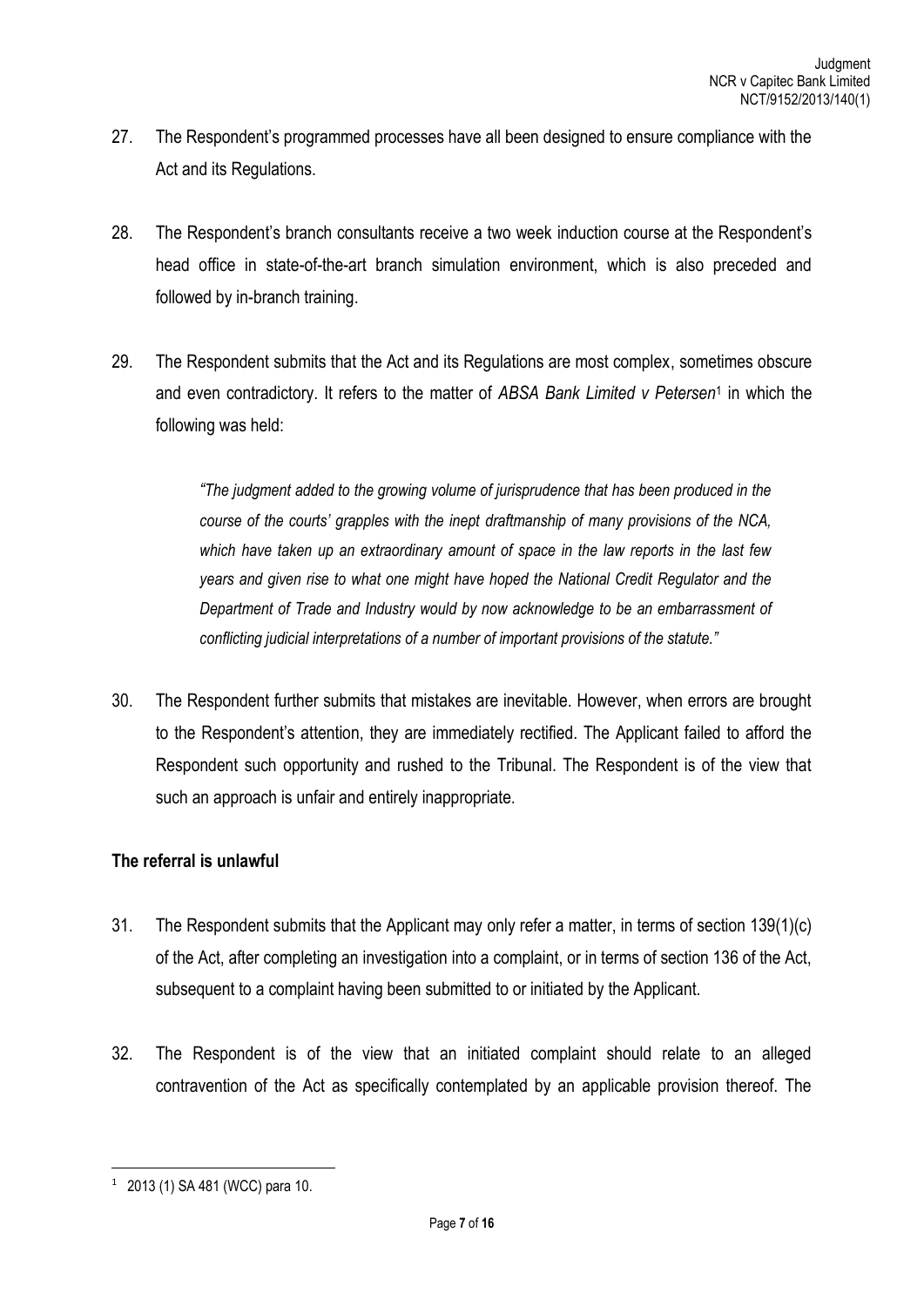Respondent refers to the matter of *Woodlands Diary v Competition Commission*<sup>2</sup> in which the Supreme Court of Appeal held that an initiation, in terms of a complaint, requires the same particularity or clarity as a summons. It was also held that, because the complaint triggers invasive powers of investigation, it must be based on information which gives rise to a reasonable suspicion of a contravention of the Act.

33. The Applicant merely instructed Gobodo to conduct '*an investigation into the unsecured and micro-lending practices of Capitec*' and that concerns have been raised. The mandate concludes by indicating that '*You are not limited to the above and may inspect and report on any contraventions of the NCA that you may come across'*. The Gobodo report confirms that the Applicant '*did not supply us with any specific complaints regarding Capitec'*.

## **The complaint was not investigated by an inspector**

- 34. The Respondent contends that the investigation in this matter was conducted by Gobodo and not by an investigator of the Applicant, as envisaged in section 140(1).
- 35. Section 25(1)(a) of the Act only permits employees of the Applicant and of the state to be appointed as inspectors. Gobodo's mandate illustrates that it was not deemed inspectors within the meaning of the Act.
- 36. Section 139(2) of the Act permits the Applicant to designate one or more persons to assist the inspector conducting the investigation, however not appoint such outsider to conduct the investigation.

## **The Applicant did not refer a complaint**

37. The Respondent refers to section 141(1) and section 141(3) of the Act, and submits that the absence of a complaint leads to the conclusion that there could also not be a valid referral.

**.** 

<sup>2</sup> 2010 (6) SA 108 (SCA).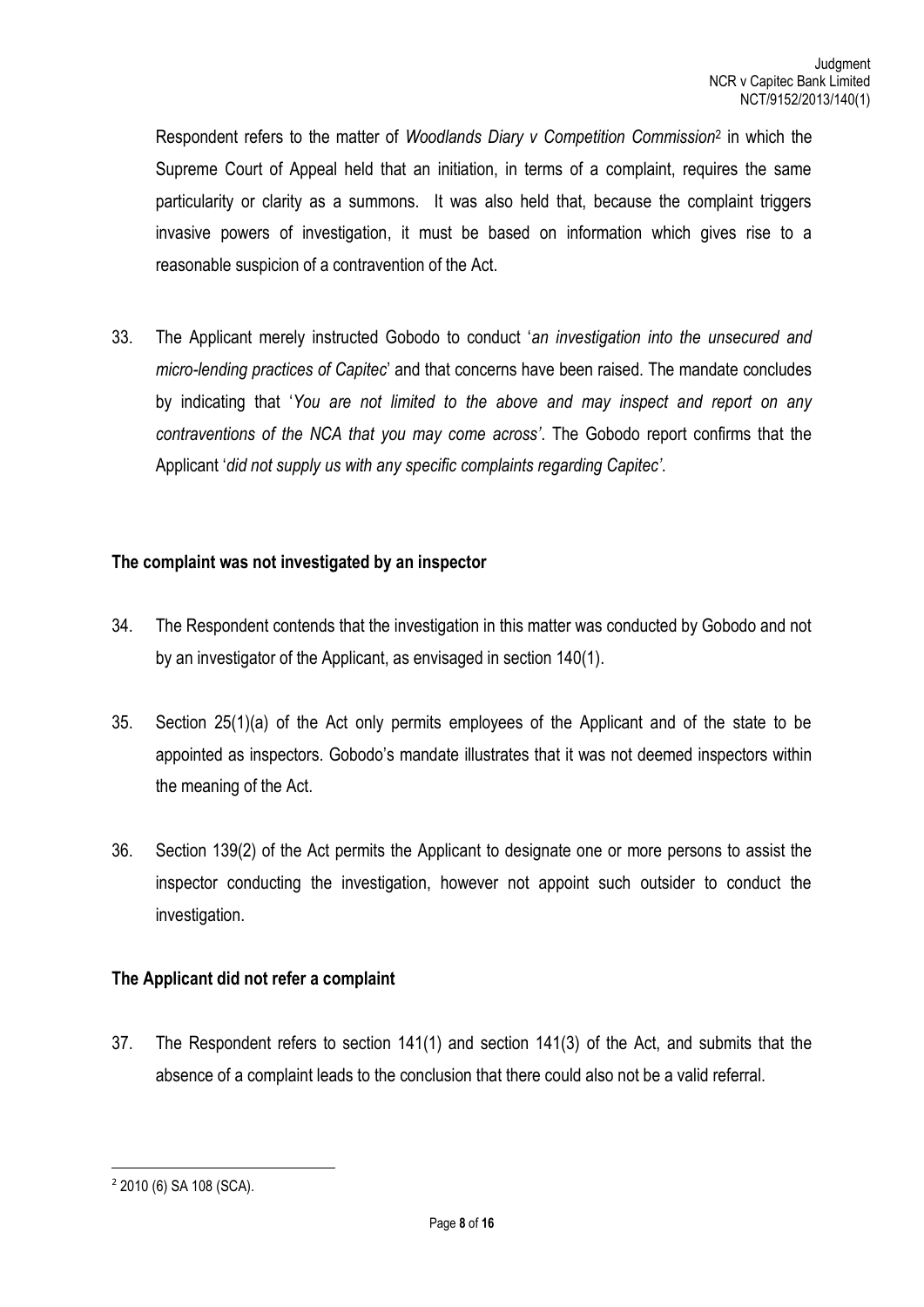## **The Applicant acted unfairly**

- 38. The Applicant, in referring the matter to the Tribunal, takes administrative action which must be procedurally fair in terms of section 33 of the Constitution and section 3 of the Promotion of Administrative Justice Act, 3 of 2000.
- 39. On 22 February 2013 the Applicant allegedly addressed a letter to the Respondent, which is attached to the answering affidavit and marked as Annexure "CVS1", with vague and unsubstantiated accusations against the Respondent. The Respondent was requested to enter into a consent agreement in terms of section 38(1)(b) of the Act.
- 40. The Respondent responded to the letter on 28 February 2013, which letter is attached to the answering affidavit and marked as Annexure "CVS2". The Respondent requested particulars of the accusations and indicated its willingness to cooperate. The Respondent placed on record that it cannot fully consider the charges against it, until it has been informed of what the charges are. The Respondent requested an engagement on the issue.
- 41. The Applicant failed to respond to the above.
- 42. On 11 March 2013 the Applicant indicated in writing, which letter is attached to the answering affidavit and marked as Annexure "CVS3", that it decided to refer the matter to the Tribunal as it received no response to its letter of 22 February 2013.
- 43. More correspondence was exchanged between the parties, the Applicant persisting that the Respondent contravened the Act and the Respondent persisting with its request for particulars of the accusations and requesting an engagement.

## **Submissions regarding the prohibited conduct alleged by the Applicant**

44. The Respondent went on to address each allegation regarding the prohibited conduct on each section of the Act. For the purposes of this judgment it is not necessary to summarise the arguments.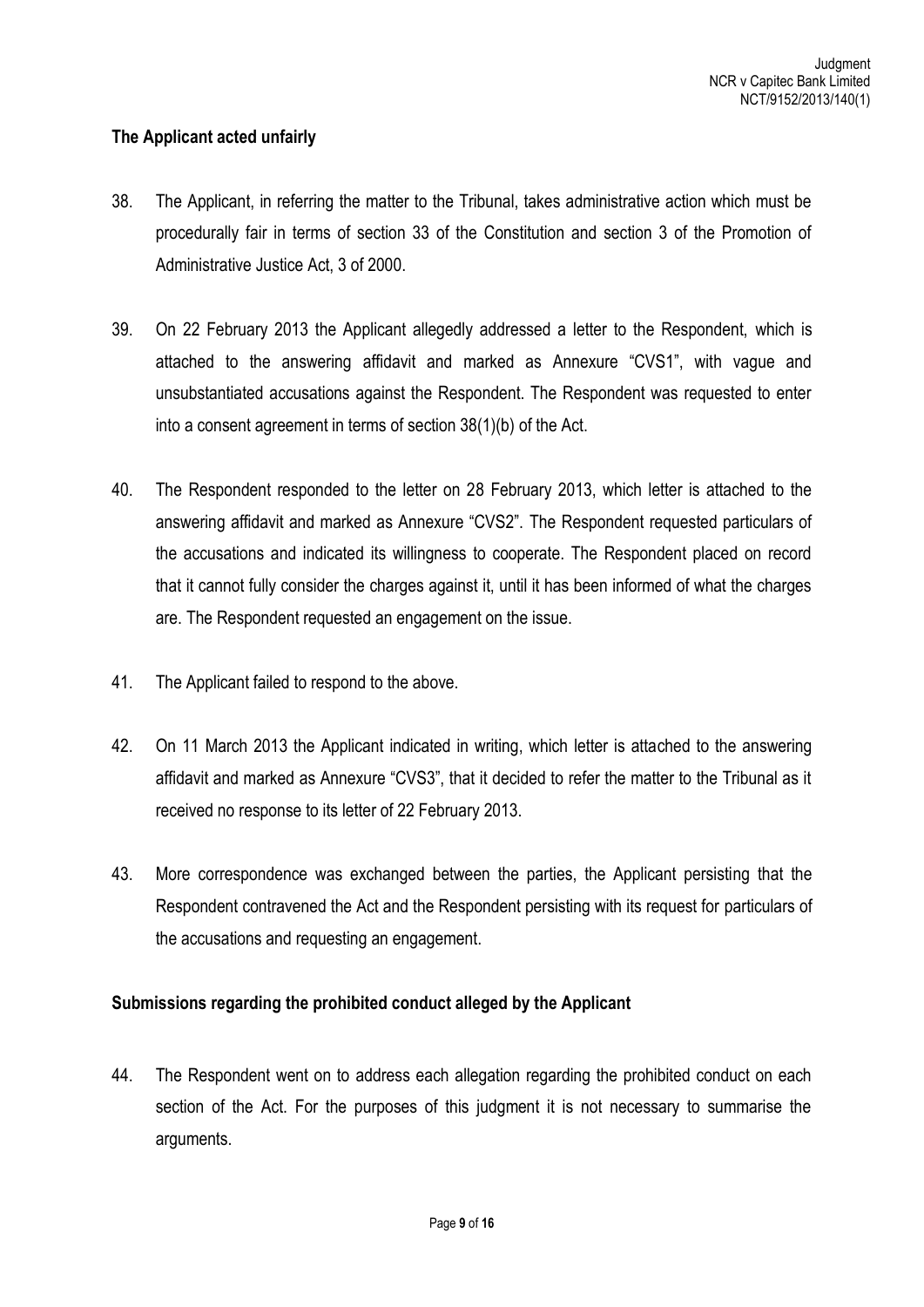## **Concluding submissions of the Respondent**

- 45. The Respondent submits that, in terms of section 147(1) of the Act, the Tribunal does not have the power to make a cost order in favour of the Applicant.
- 46. The Respondent submits that the Applicant, in numerous instances as indicated above, misread and overlooked certain provisions of the Act.
- 47. The Respondent therefore prays for an order:
	- 47.1 Declaring that the Applicant's referral of this matter is unlawful and invalid; and
	- 47.2 Dismissing the Applicant's application.

## **THE HEARING**

- 48. Both parties provided the Tribunal with heads of argument.
- 49. At the hearing the Tribunal decided to separate the hearing into two parts the first part being the validity of the investigation and referral as raised by the Respondent and the second part being the alleged prohibited conduct by the Respondent. The Tribunal requested the Respondent to proceed first as it was the originator of the submissions relating to the validity of the investigation and referral.
- 50. After hearing argument from both parties the Tribunal reserved judgment and allowed the parties to proceed on the main application regarding prohibited conduct. After hearing argument from both parties on the main application, the matter was adjourned for written judgment to be issued.

## **ISSUE TO BE DECIDED**

51. The Respondent has raised a number of points *in limine*. Points *in limine* must be addressed and answered first before the main allegations regarding the prohibited conduct can be considered.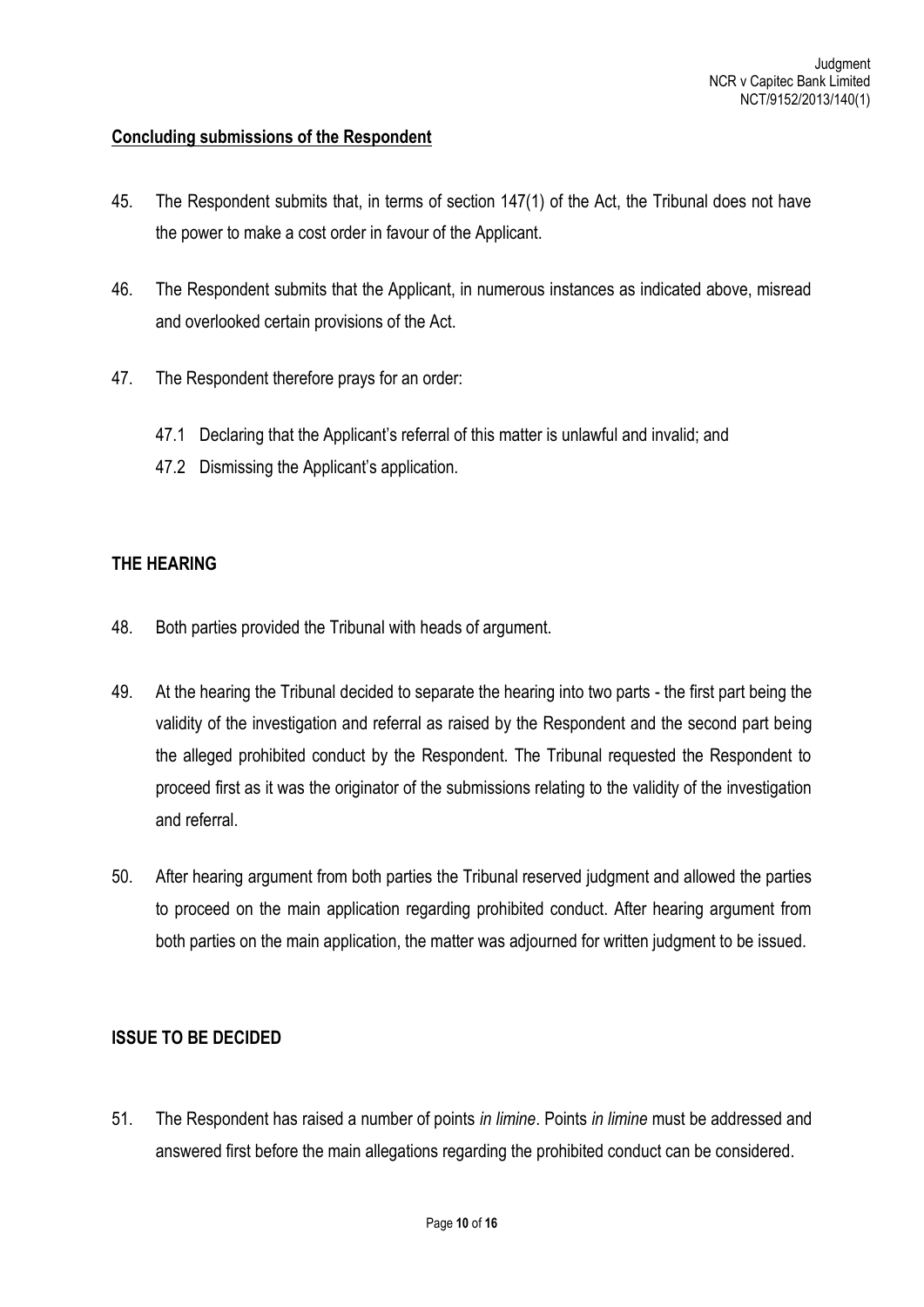- 52. For the purposes of this judgment the Tribunal will confine itself to considering the circumstances under which the Applicant initiated the investigation and whether the referral to the Tribunal was lawful.
- 53. The Tribunal must first consider what the facts are relating to the initiation of the investigation against the Respondent. Once the facts have been established then the Tribunal must consider whether the *Woodlands* matter is applicable to these facts and the application before the Tribunal.

## **Consideration of the facts**

- 54. The Applicant's application form states that *"The matter which the Applicant refers to the Tribunal flows from an investigation initiated by the Applicant into the conduct of the Respondent in the consumer credit market."* <sup>3</sup>
- 55. The Applicant's founding affidavit deposed to by Lesiba Jacob Mashapa states that *"The matter which the NCR hereby refers to the Tribunal flows from an investigation initiated by the NCR into the conduct of Capitec in the consumer credit market". <sup>4</sup>*
- 56. The Applicant's replying affidavit deposed to by Lesiba Jacob Mashaba states that *"In the present matter the NCR initiated its own complaint. The complaint is articulated at page 36 of the founding papers, where the NCR states that concerns have been raised relating to the provision of unsecured credit and short term loans by Capitec. The ensuing investigation is aimed at, in broad terms, establishing whether Capitec is acting in compliance with the Act."<sup>5</sup>*
- 57. The document titled "Mandate for Investigation" submitted by the Applicant states that *"Concerns have been raised relating to the provision of unsecured credit and short term loans by Capitec Bank.<sup>6</sup>* The document goes on to state that the scope of the investigation is *"In order to check compliance with the Act you must ascertain whether the correct processes were followed*

**.** 

<sup>3</sup> Paragraph 1 on page 4 of the indexed bundle provided by the Applicant.

<sup>4</sup> Paragraph 4.1 on page 15 of the indexed bundle provided by the Applicant.

<sup>5</sup> Paragraph 14.4 on page 530 of the indexed bundle provided by the Applicant.

<sup>6</sup> Subsection 1 of section 1 on page 36 of the indexed bundle provided by the Applicant.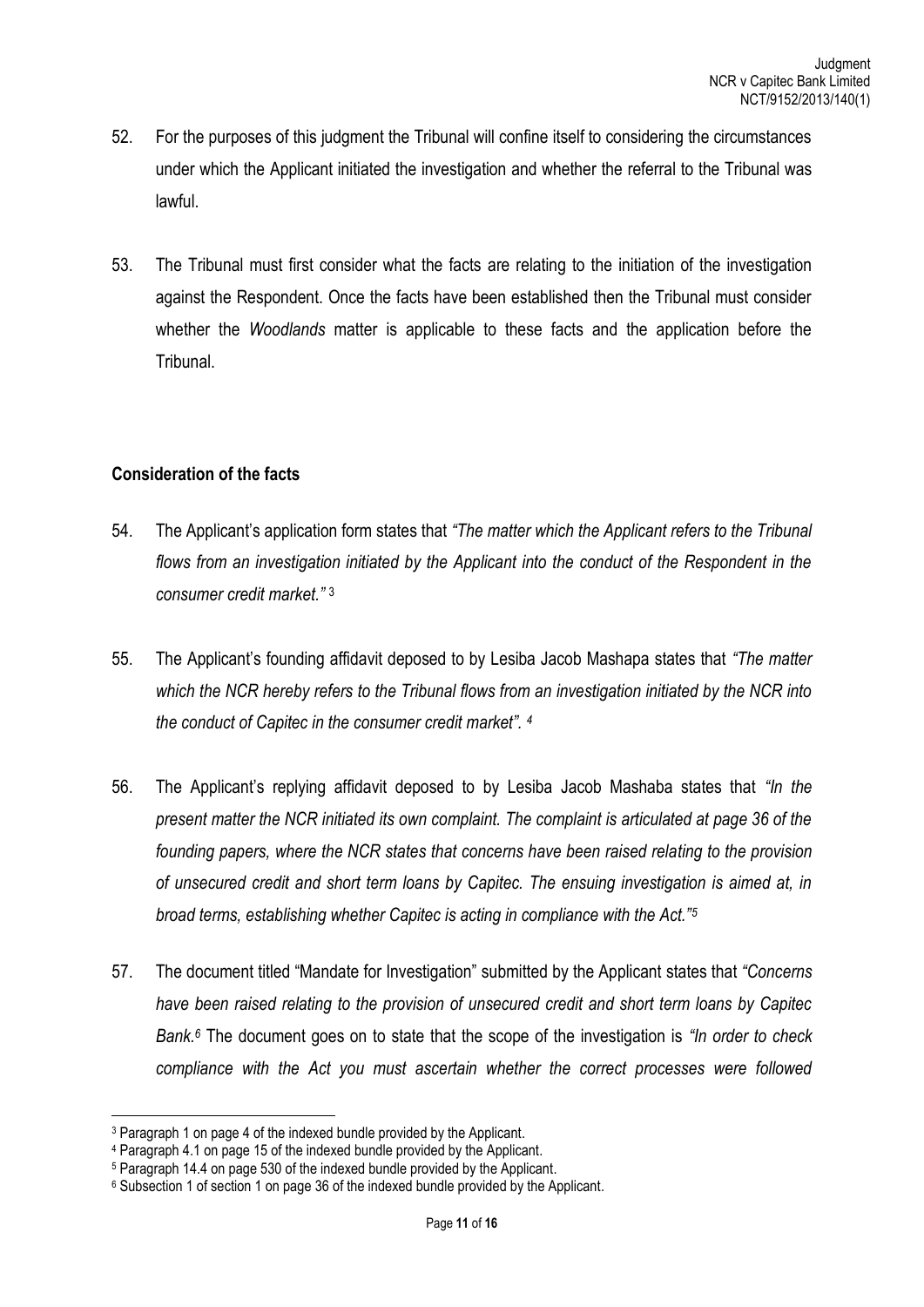*regarding the granting of credit, pre-agreement disclosure, credit marketing practices and related matters." <sup>7</sup>* The document goes on to describe the various requirements of the Act under the headings of pre-agreement disclosure, interest rates, fees, costs and other charges, affordability assessments, reckless credit and finally marketing and advertising.

- 58. The Applicant did not call any witnesses or adduce any further evidence regarding the initiation of the investigation by the NCR. Based on the evidence contained in the application the Tribunal can therefore only conclude that the investigation was initiated entirely by the NCR and was not based on any specific complaint or information received. The investigation lodged was further of a general nature to determine whether the Respondent complied with the Act.
- 59. The Tribunal must then consider the application of the relevant law to these facts.

## **CONSIDERATION OF THE APPLICABLE LAW**

- 60. Section 136(2) of the Act states that the NCR may initiate a complaint in its own name. On a plain reading of this section it would appear that the NCR is therefore entitled to initiate an investigation in its own name without any prior complaint having been received by any other party or person.
- 61. The wording used in this section is similar to section 49B(1) of the Competition Act 89 of 1998 which states that the Competition Commission may initiate a complaint against an alleged prohibited practice or an alleged implementation of a merger.
- 62. In the matter of *Woodlands Dairy v Competition Commission*<sup>8</sup> the Supreme Court of Appeal considered the powers of the Competition Commission to initiate a complaint and whether there were any requirements linked to the exercise of this power.
- 63. The *Woodlands Diary-*matter was an appeal from the Competition Appeal Court ('CAC') consequent to the granting of special leave to appeal. The appellants were Woodlands Dairy

1

<sup>&</sup>lt;sup>7</sup> Section 3 on page 37 of the indexed bundle provided by the Applicant.

<sup>8</sup> 2010 (6) SA 108 (SCA).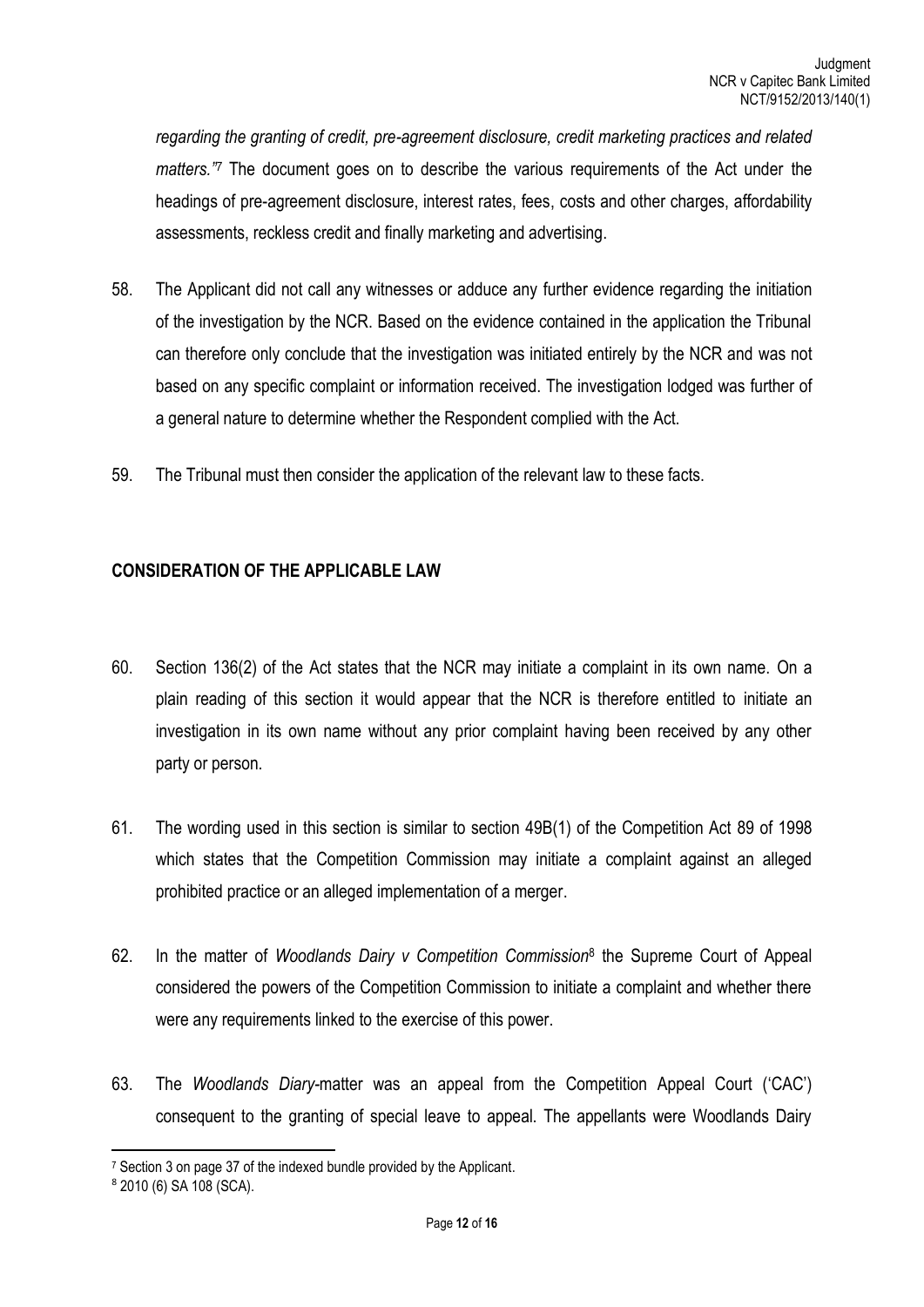(Pty) Ltd and Milkwood Dairy (Pty) Ltd. They purchase raw milk from dairy farmers for resale, presumably after processing and packaging. They, and a number of other major players in the field, stood accused before the Competition Tribunal of 'cartel activities', more particularly, contraventions of certain provisions of s 4(1) of the Competition Act 89 of 1998. The Competition Commission initiated an investigation into the industry by issuing a summons to the various parties involved. The court was required to adjudicate on whether the Competition Commission acted lawfully by initiating the complaint and issuing summons.

65. The SCA held that whilst the commissioner has exclusive jurisdiction to initiate a complaint under s 49B(1), he would at the very least, have been in *".....possession of information 'concerning an alleged practice' which, objectively speaking, could give rise to a reasonable suspicion of the existence of a prohibited practice. Without such information there could not be a rational exercise of the power."*

#### 66. The SCA further stated the following:

*"I do not accept the submission on behalf of the commission that these far-reaching invasive powers may be used by the commissioner for purposes of a fishing expedition without first having initiated a valid complaint based on a reasonable suspicion."*

*"The CAC did not take into account that the initiation must at least have a jurisdictional ground by being based on a reasonable suspicion. The initiation and subsequent investigation must relate to the information available or the complaint filed by a complainant."*

*"This does not mean that the commission may not, during the course of a properly initiated investigation, obtain information about others or about other transgressions. If it does, it is fully entitled to use the information so obtained for amending the complaint or the initiation of another complaint and fuller investigation."*

*"Without the invalid complaint initiation and subsequent investigation these complaints against the appellants would not have seen the light of day. It follows that by applying the approach in Pretoria Portland Cement Co Ltd v Competition Commission<sup>9</sup> the consequent* 

**.** 

<sup>9</sup> 2003 (2) SA 385 (SCA) paras 71-73.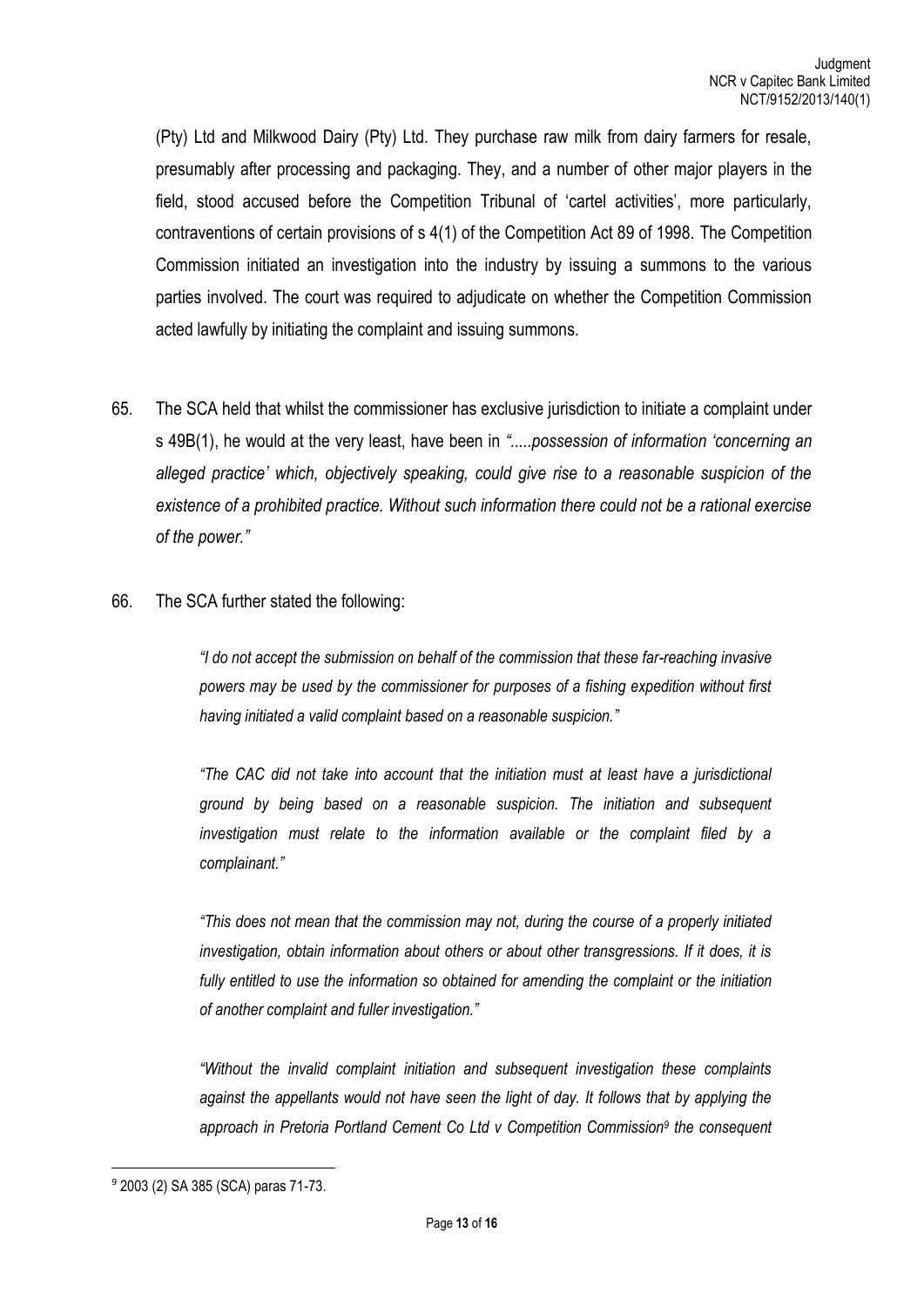referral should have been set aside, unfortunate as the result might be in the *circumstances."*

- 67. The SCA subsequently found that the Competition Commissions' initiation of the complaint was not valid and the appeal was upheld.
- 68. Although the Competition Commission and the National Credit Regulator are seperate institutions, the powers they are able to exercise, in accordance with their respective enabling legislation, are very similar. Both institutions have far-reaching powers to initiate complaints, appoint investigators and to issue summons. Although differences can be found in the specific wording used in their respective legislation the principles as described by the SCA in the *Woodlands-*matter can be applied with equal merit to the present matter.
- 69. If one had to summarise the general principle set out in the *Woodlands*-matter as it finds application to the present matter, it would be that the Applicant must have had a reasonable basis for believing a complaint against the Respondent was justified before it lodged an investigation. The Applicant could further not have initiated a complaint and lodged an investigation purely as a fishing expedition as such, to establish whether the Respondent complied with the Act.
- 70. In the present matter, the Applicant instructed Gobodo to conduct an investigation into the *'unsecured and micro-lending practices of Capitec'* and mentioned that concerns had been raised. Gobodo's mandate was not limited to the aforesaid and was entitled to inspect and report on any contraventions of the NCA that it came across. The Gobodo report confirms that the Applicant did not supply it with any specific complaints regarding Capitec.
- 71. As stated previously, the Tribunal found that the the investigation was initiated entirely by the NCR and was not based on any specific complaint or information received. The investigation lodged was further of a general nature to determine whether the Respondent complied with the Act.
- 72. If one applies the principles from the *Woodlands*-matter to the facts, it is clear that the Applicant did not initiate a valid complaint or investigation in this matter.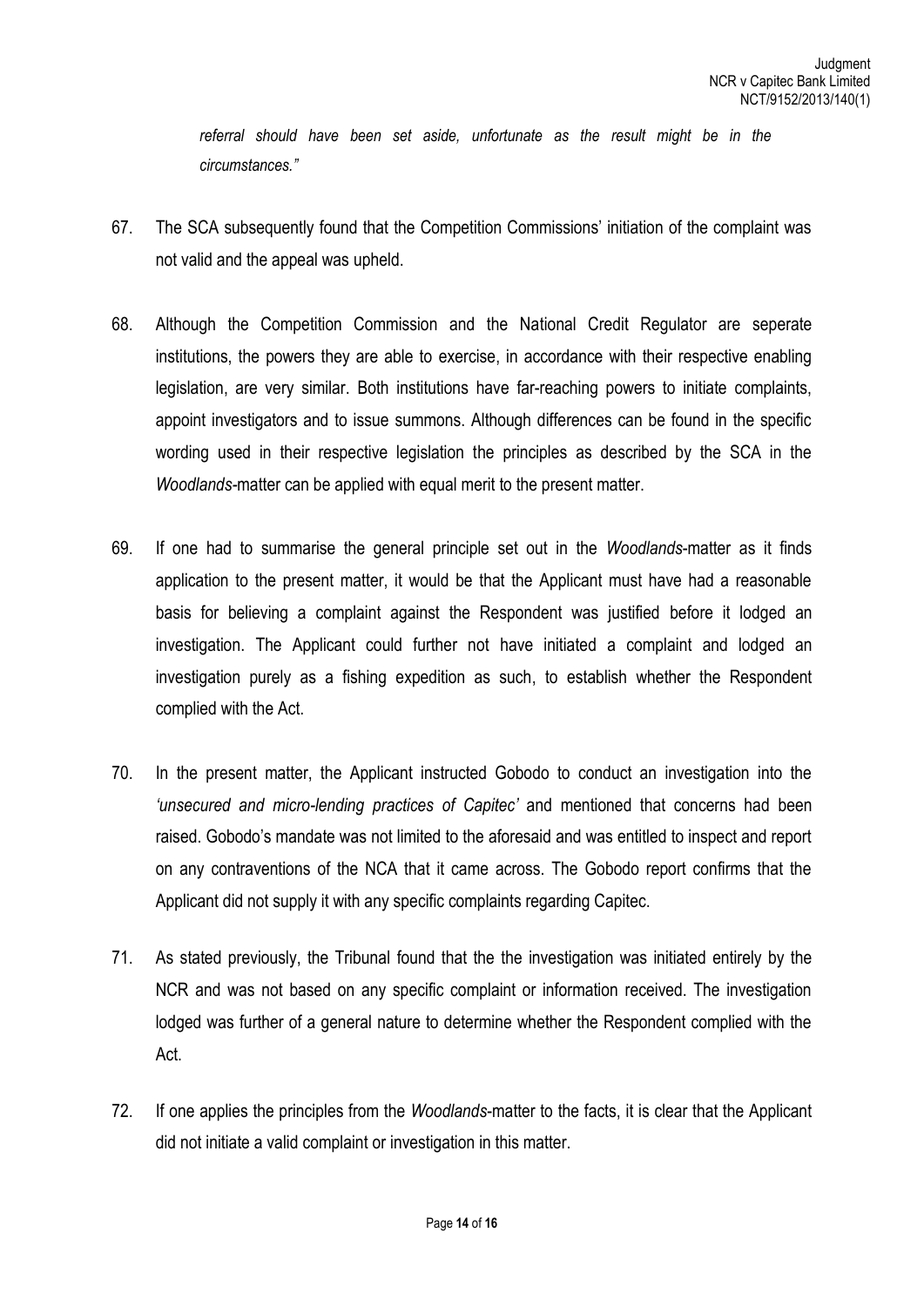- 73. The Applicant argued that in the matter of *Competition Commission v Yara (SA) (Pty) Ltd and Others<sup>10</sup>* the court differed from the decision in the *Woodlands*-matter. The Applicant made various submissions in this regard and contended that the approach followed in the *Yara-*matter should be applied to the present matter.
- 74. The Tribunal considered the *Yara*-matter but could not find a reasonable basis to conclude that it disagreed with the principles set out in the *Woodlands*-matter. In the *Yara*-matter the court had to decide whether the Competition Commission could be barred from including other parties, who were not named in the original complaint, in a referral to the Competition Tribunal. The court found that the Competition Commission could initiate a complaint tacitly and did not need to specifically name or advise the party that would be the subject of the referral to the Tribunal beforehand. The court found that the Competition Act 89 of 1998 did not prescribe any formal requirements for the Commission's decision to initiate a complaint and it could therefore be done informally.
- 75. In the *Yara-*matter the court specifically stated *"On the other hand, this judgment should not be understood to authorise a formal investigation without a complaint initiation, nor the initiation of a complaint without reasonable grounds, nor to absolve the commission of its obligation to provide those grounds when challenged to do so."*
- 76. The court further clearly stated that the parties in the *Yara*-matter did not challenge the grounds on which the commission decided to initiate and refer the new complaints.
- 77. In the Tribunal's view the *Yara*-matter does not support a finding that the Applicant may initiate a complaint and investigation without any reasonable basis and may lodge an investigation purely to determine whether a credit provider is possibly contravening the Act.

## **CONCLUSION**

78. The Tribunal finds that the Applicant did not have any reasonable basis for initiating the complaint or lodging the investigation into the Respondent's activities as a credit provider.

**<sup>.</sup>** <sup>10</sup> 2013 (6) SA 404 (SCA) F.